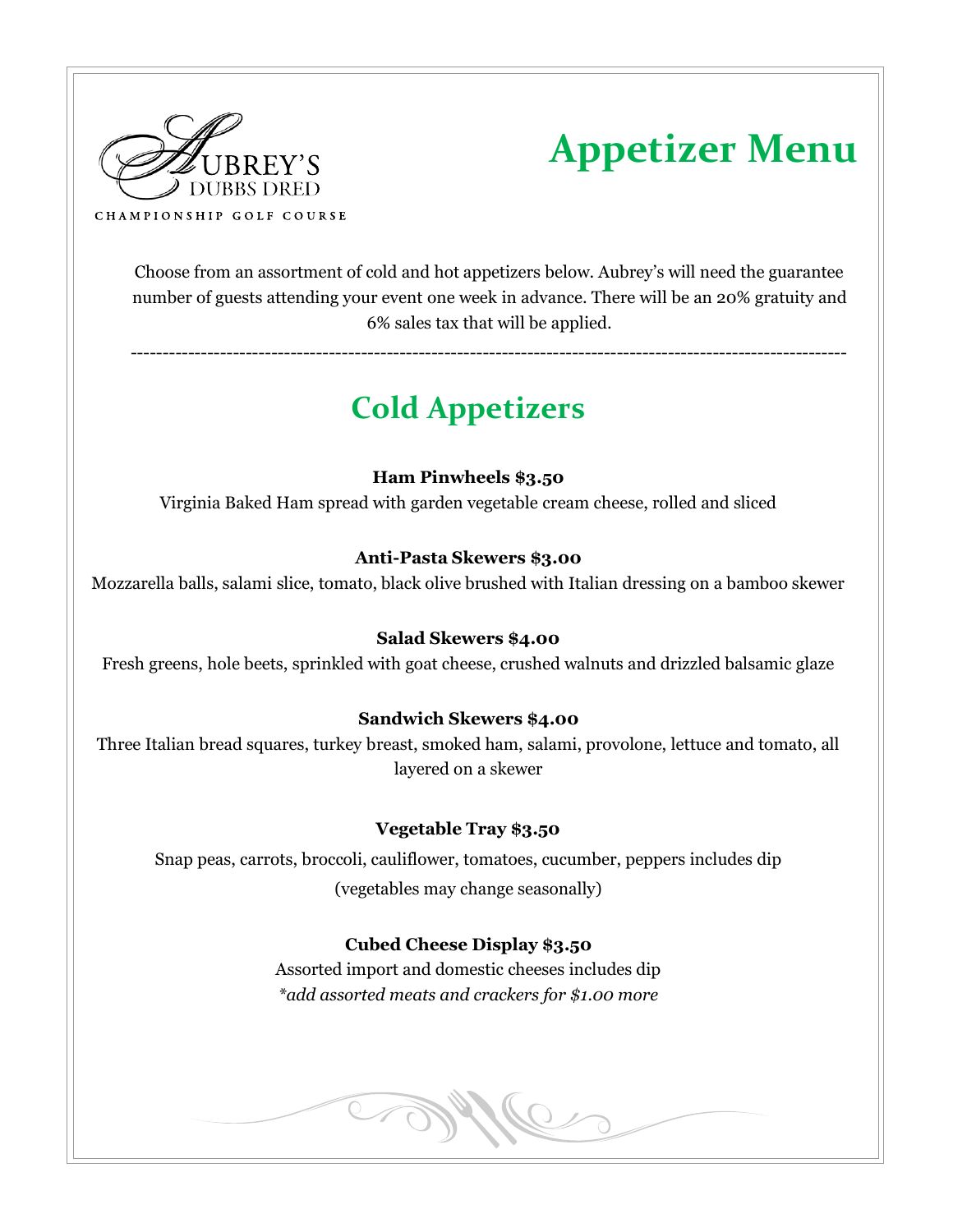#### **Fresh Fruit Platter \$3.50**

Watermelon, cantaloupe, honeydew, pineapple, strawberries (Fruit may change seasonally)

#### **Hummus Duo Display \$3.50**

Classic hummus and pepper hummus displayed with lightly salted pita chips

#### **Caprese Salad \$3.50**

Beef steak tomatoes, fresh mozzarella, wilted basil with a balsamic drizzle

#### **Jumbo Shrimp Cocktail \*Market Value**

Jumbo shrimp cocktail with cocktail sauce and lemons

#### **California Spring Rolls \$5.00**

California spring shrimp rolls with diced carrots, vegetable slaw and crispy strips with peanut dipping sauce

#### **Crab Ceviche \$4.75**

Crab meat, cilantro, red onion, cucumber, carrots, tomatoes, lime juice served as a dip with tortilla chips

#### **Bruschetta \$3.50**

Lightly brushed and baked baguette with fresh tomatoes and basil with balsamic drizzle

#### **Nuts n Honey \$3.75**

Fresh baguette with goat cheese, toasted pine nuts and honey drizzle

Me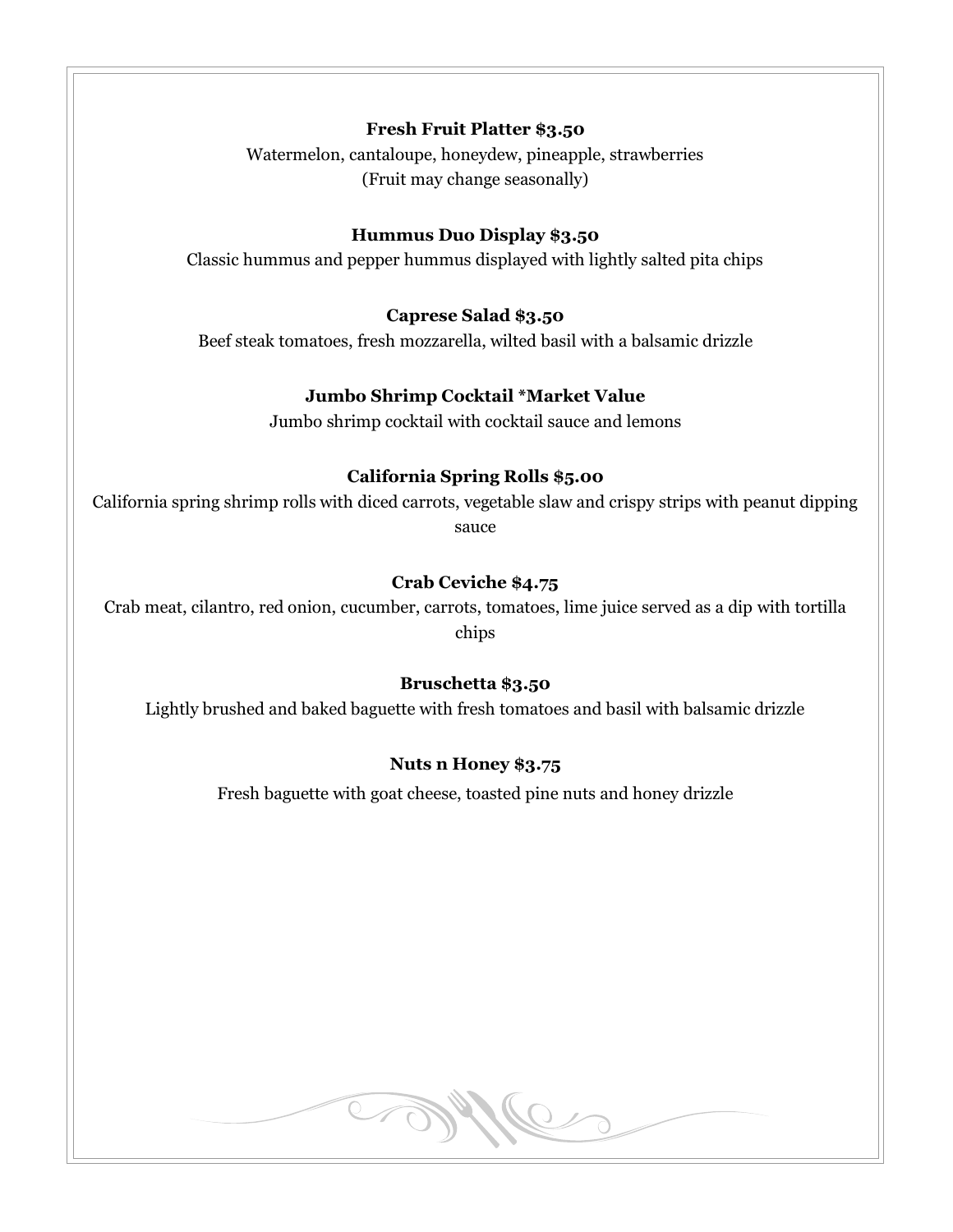### **Hot Appetizers**

Crab Stuffed Mushroom \$4.75 Seafood is combined with onion and celery stuffed in a tasty mushroom cap

Sausage Stuffed Mushroom \$4.50 Our own specialty salt and pepper sausage stuffed in a tasty mushroom cap

Vegetable Egg Roll \$3.75 Diced cabbage, celery, mushrooms, carrots, water chestnuts and a dash of soy wrapped in an egg roll wrap

Cocktail Franks \$3.50 Cocktail sized all beef frank wrapped in a delicious flaky puff pastry

Hawaiian Chicken Bites \$4.50 Chicken skewers with pineapple and Hawaiian barbeque sauce

> Bacon Wrapped Scallops \$4.50 Sea scallops wrapped in delicious crispy bacon

Pepperoni Roses \$3.50 Gourmet pizza sauce, large pepperoni, fresh grated parmesan and mozzarella wrapped in a flaky buttery crescent

Me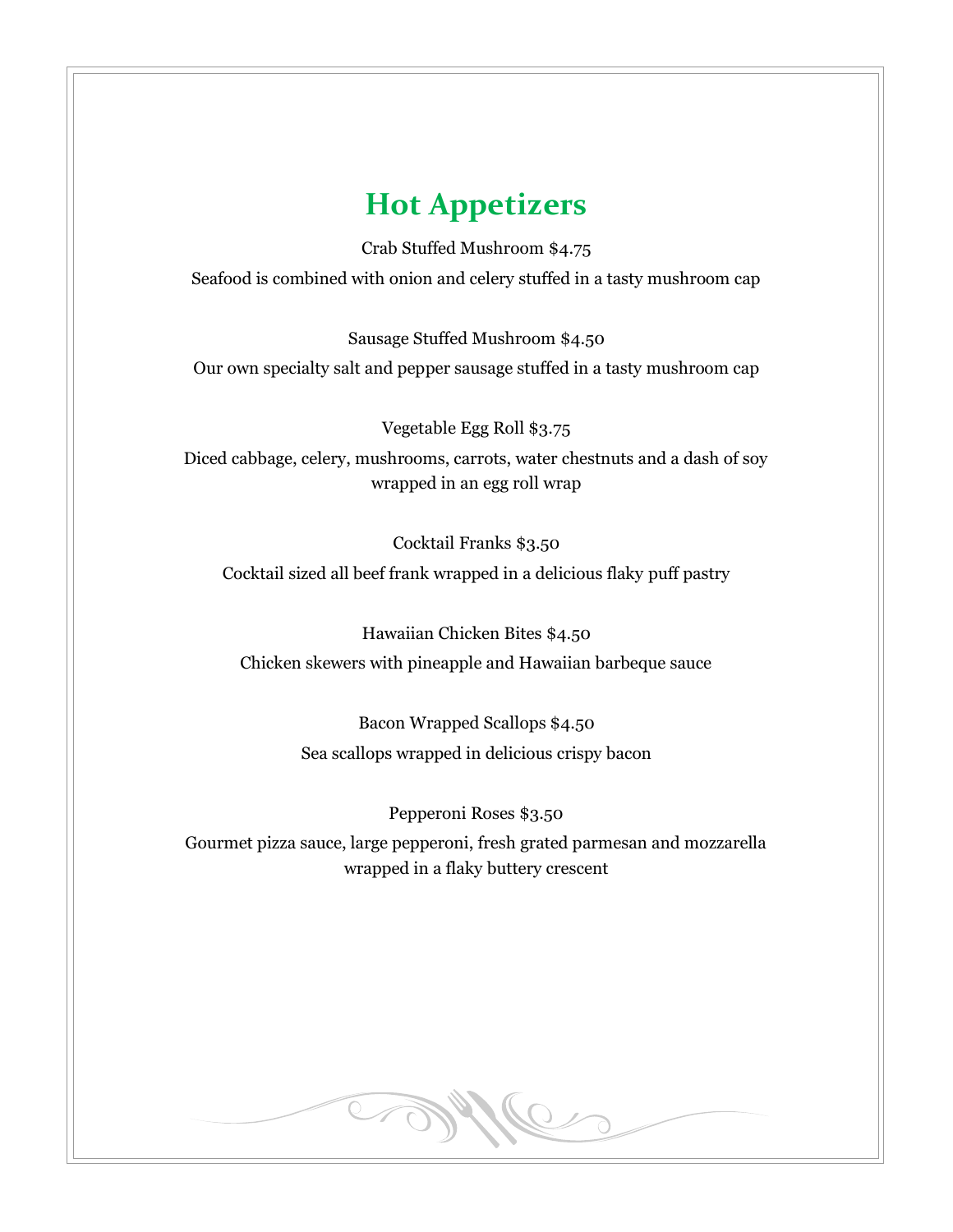Spanakopita \$3.75 Blend of spinach, feta cheese, eggs, butter and a hint of dill wrapped in a light flaky phyllo dough

Spinach and Artichoke Dip \$3.75

Warm, cheesy spinach and artichoke dip served with tortilla chips

Wing Dings \$3.75

Wing sections fried and baked to golden perfection coated with our famous wing dust

> Sweet & Sour Meatballs \$3.75 ¼ oz. meatballs in a delicious sweet and sour sauce

> > Buffalo Chicken Dip \$3.75

Shredded chicken, buffalo sauce, ranch and mozzarella blended together and served with crispy tortilla chips

> Queso Dip \$3.50 White queso dip served with crispy tortilla chips

> > Me